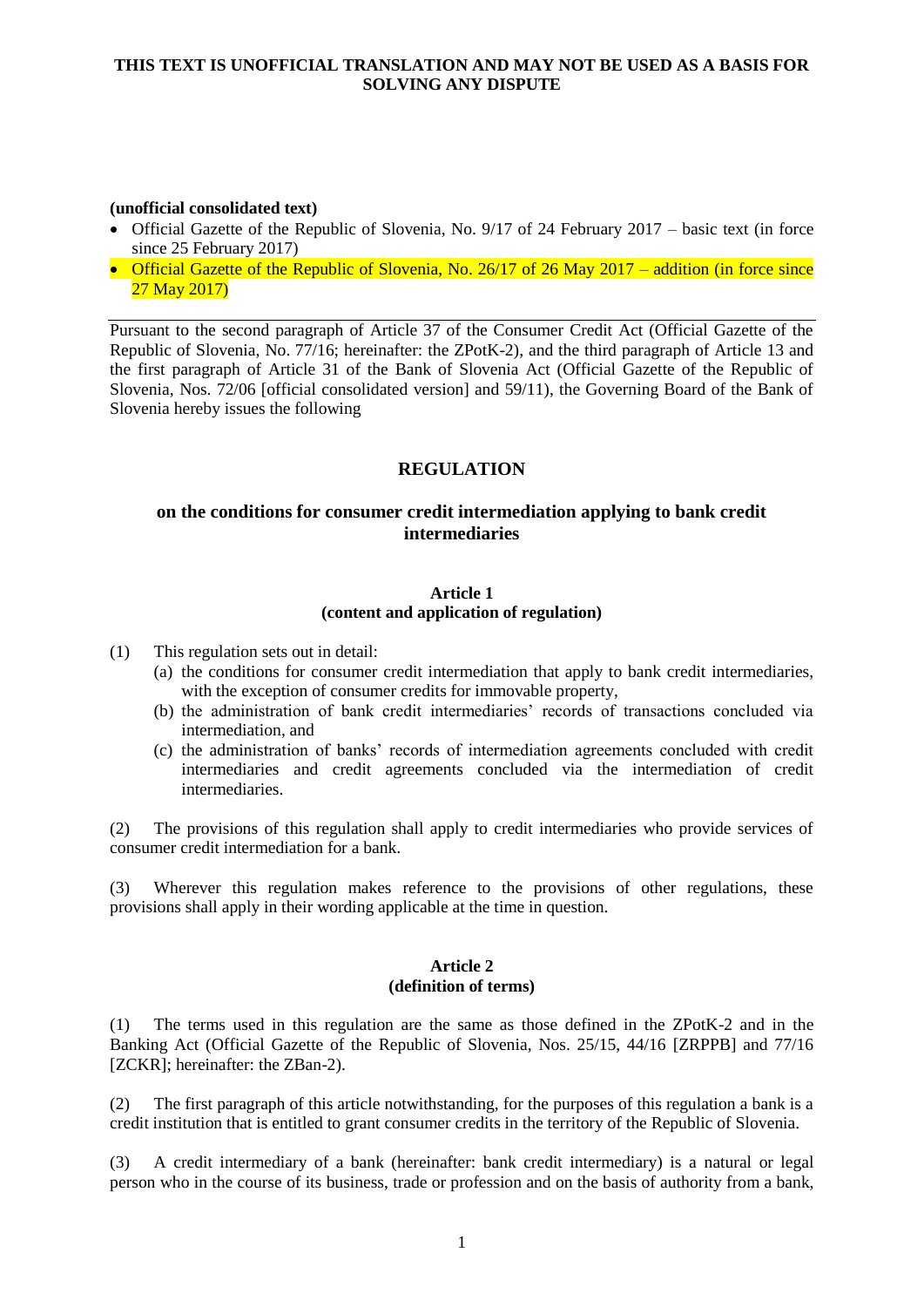presents or offers consumer credits to consumers, assists in procedures before the conclusion of a consumer credit agreement, or concludes consumer credit agreements with consumers on behalf of the bank.

(4) A credit intermediary in an ancillary capacity referred to in point 15 of Article 2 of the ZPotK-2 who acts as an intermediary of consumer credits for a bank shall also be deemed a bank credit intermediary.

(5) The fourth paragraph of this article notwithstanding, the provisions of Articles 6, 7, 8 and 9 of this regulation shall not apply to a bank credit intermediary in an ancillary capacity who provides services of consumer credit intermediation as a supplementary activity for the needs of its principal trading or service activity.

#### **Article 3 (consumer credit intermediation agreement)**

(1) A bank credit intermediary may only provide services of consumer credit intermediation on the basis of a written consumer credit intermediation agreement concluded with a bank.

(2) A determination of the scope of the responsibilities of the bank and the bank credit intermediary in transgressing the scope of the bank credit intermediary's authorities referred to in Article 5 of this regulation is a mandatory integral part of the agreement referred to in the first paragraph of this article.

(3) In the event of the transgression of the bank credit intermediary's authorities, and should damage be incurred by the consumer during the provision of services of consumer credit intermediation, the bank and the bank credit intermediary shall be jointly and severally liable.

### **Article 4 (proof of status of bank credit intermediary)**

(1) On the basis of the conclusion of a consumer credit intermediation agreement referred to in the first paragraph of Article 3 of this regulation, the bank shall issue the bank credit intermediary with a written declaration making evident his/her/its status and the scope of his/her/its authorities referred to in the first paragraph of Article 5 of this regulation.

(2) Before commencing the provision of an individual credit intermediation transaction to a consumer, a bank credit intermediary shall identify himself/herself/itself by means of the bank's declaration referred to in the first paragraph of this article.

(3) The written declarations of all banks for whom a bank credit intermediary acts shall be clearly displayed in the bank credit intermediary's business premises.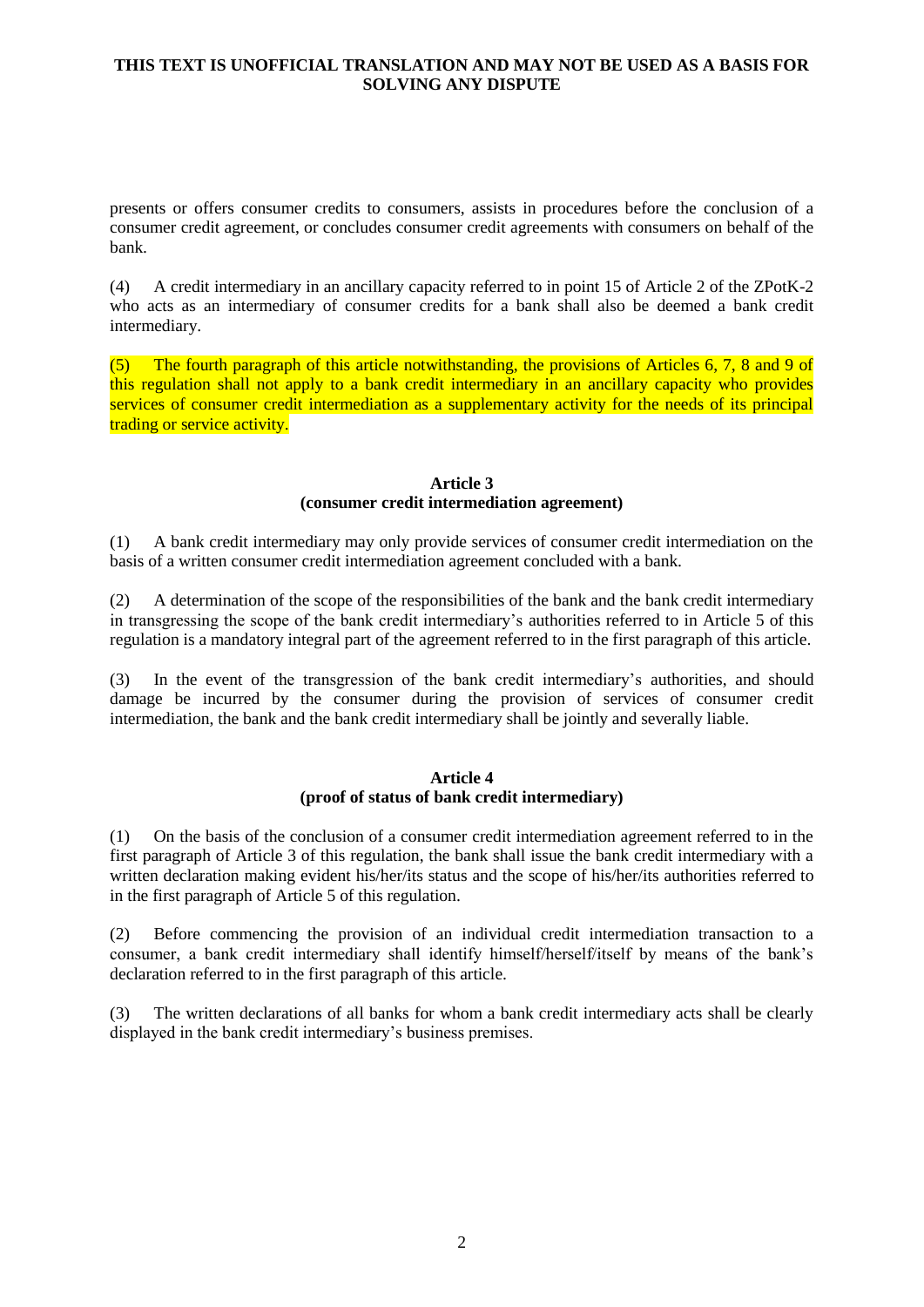### **Article 5 (authorities of bank credit intermediary)**

(1) In the agreement referred to in the first paragraph of Article 3 of this regulation, the bank and a bank credit intermediary acting for the bank shall set out the scope of the authorities of the bank credit intermediary, in particular defining:

- whether the intermediary presents and offers consumer credits, and assists in procedures before the conclusion of a credit agreement, whereby a consumer credit agreement is concluded with consumers by the bank, or
- whether the intermediary concludes consumer credit agreements on behalf of the bank.

(2) In addition to the authorities referred to in the first paragraph of this article, the bank and a credit intermediary acting for the bank shall also define in the agreement referred to in the first paragraph of Article 3 of this regulation the obligations in connection with consumer lending that the bank may transfer to the bank credit intermediary, and shall agree the method of communication for the exchange of information between the two in connection with the exercise of the authorities referred to in the first paragraph of this article.

(3) A bank credit intermediary may neither solicit nor accept the settlement of the consumer's money liabilities for the account of the bank for which his/she/it is acting.

# **Article 6 (conditions and qualifications for staff)**

For the performance of tasks in connection with the intermediation of consumer credits, a bank credit intermediary shall hold a contract concluded with at least one person who has at least three years of working experience in providing lending or financial leasing services as defined in the ZBan-2.

# **Article 7 (technical and spatial conditions)**

(1) The business premises of a bank credit intermediary shall have a separate space that provides the consumer with the requisite level of privacy.

(2) A sign bearing the bank credit intermediary's business name and registered office or name and address shall be displayed in a visible location at the entrance to the business premises.

(3) A residential property may not be used as business premises.

(4) The business premises shall be equipped in a manner to provide for the safe, uninterrupted provision of the processes of consumer credit intermediation, and to allow the competent authorities to inspect and monitor the operations of the bank credit intermediary.

(5) The bank credit intermediary shall have at his/her/its disposal the requisite information technology support to allow in particular for the administration of records of transactions concluded via intermediation, and to provide pre-contractual information and other obligations on the basis of the ZPotK-2.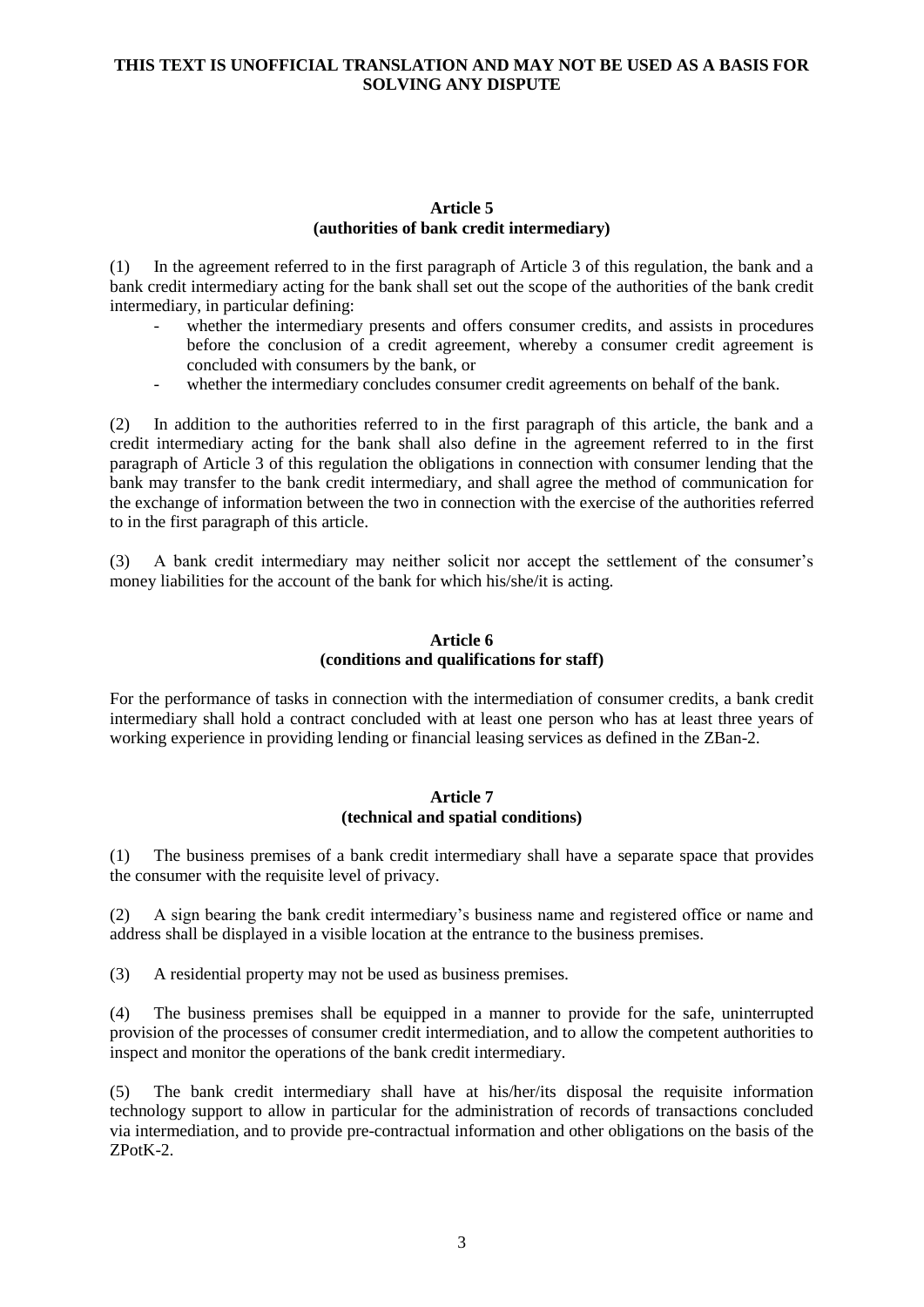### **Article 8 (organisational conditions)**

(1) A bank credit intermediary shall via internal rules set out the decision-making procedure and shall define persons' responsibilities in making decisions in individual work processes within the framework of the provision of services of consumer credit intermediation with regard to the extent and range of consumer credits.

(2) The bank credit intermediary shall put in place procedures and measures for protection of personal data in accordance with the law governing personal data protection. The protection of their personal data shall be ensured for consumers in all phases of the business process.

### **Article 9 (business units)**

A bank credit intermediary may also provide services of consumer credit intermediation at regionally separate business units, provided that the conditions set out in Articles 6 and 7 of this regulation are met.

#### **Article 10 (administration of records of bank credit intermediary)**

(1) A bank credit intermediary shall administer a record of the type and number of consumer credit agreements concluded via his/her/its intermediation on the basis of agreed authorities referred to in the second indent of the first paragraph of Article 5 of this regulation, and on the amount of credit granted under such agreements, separately for each bank for which he/she/it acts.

(2) The bank credit intermediary shall archive the record referred to in the first paragraph of this article for at least four years after the end of the financial year to which it relates.

### **Article 11 (administration of records of bank)**

(1) On its website a bank shall publish and regularly update a list of its credit intermediaries that at a minimum encompasses the registration number and business name or first name and surname, and the registered office or the address of the individual credit intermediary, or a statement that it does not operate via credit intermediaries.

(2) The bank shall administer records of:

- all intermediation agreements concluded with bank credit intermediaries, amendments thereto, or the expiry thereof, and
- the type and number of consumer credit agreements concluded via its credit intermediaries, and the amount of credit granted under such agreements, separately for each credit intermediary with whom it cooperates.

(3) The bank shall archive the records referred to in the second paragraph of this article for at least four years after the end of the financial year to which they relate.